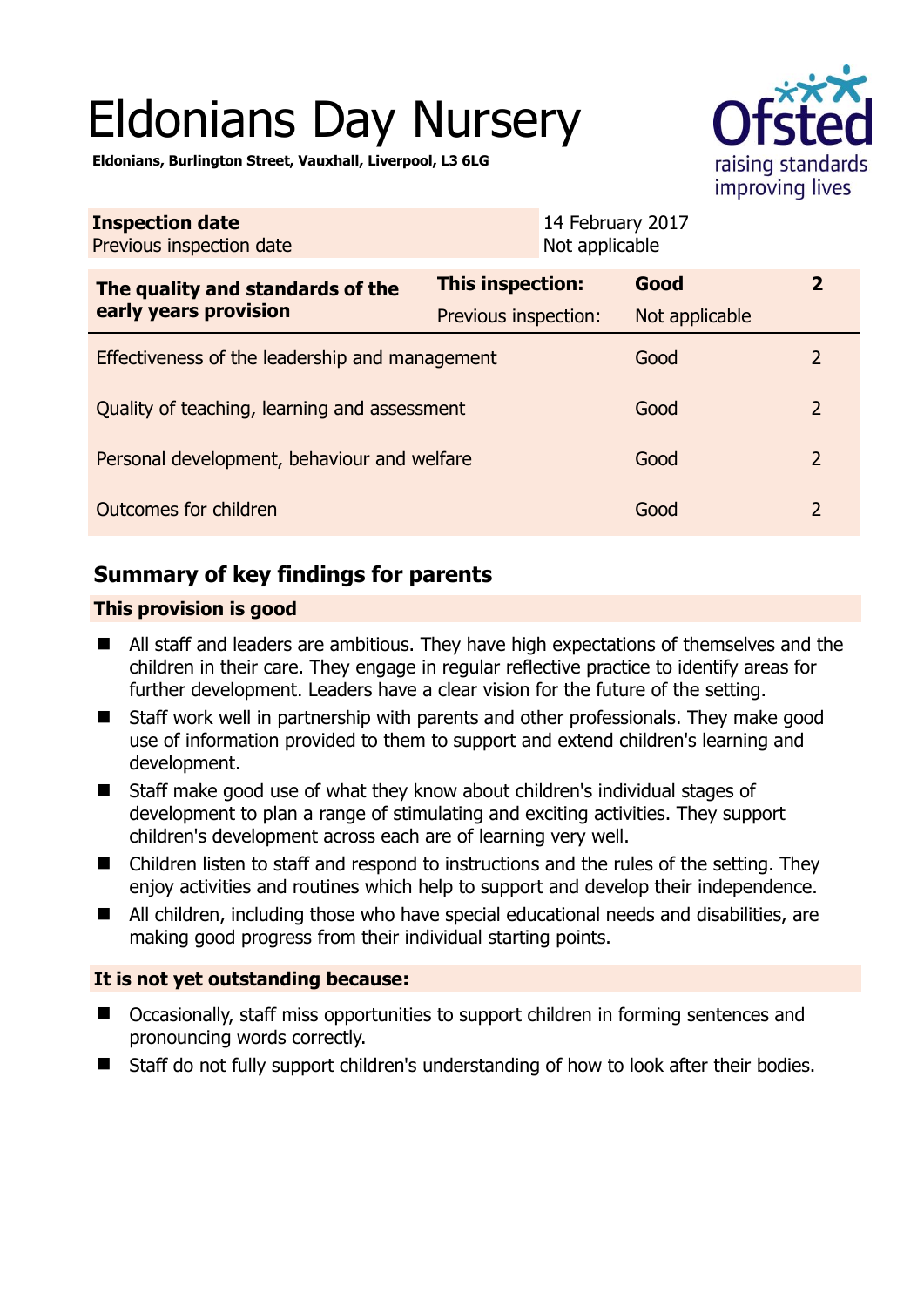## **What the setting needs to do to improve further**

#### **To further improve the quality of the early years provision the provider should:**

- sharpen the focus on promoting opportunities that help children pronounce words and form sentences correctly
- make the most of opportunities that help to develop children's understanding of how to look after their bodies.

#### **Inspection activities**

- The inspector had a tour of the nursery.
- The inspector observed the quality of teaching during activities indoors and outdoors. She assessed the impact this has on children's learning.
- The inspector completed a joint observation with the deputy nursery manager.
- The inspector held a meeting with the nursery manager and deputy manager. She looked at relevant documentation and evidence of the suitability of staff working in the nursery.
- The inspector spoke with staff and children during the inspection.
- The inspector spoke to parents during the inspection and took account of their views.

#### **Inspector**

Lauren Grocott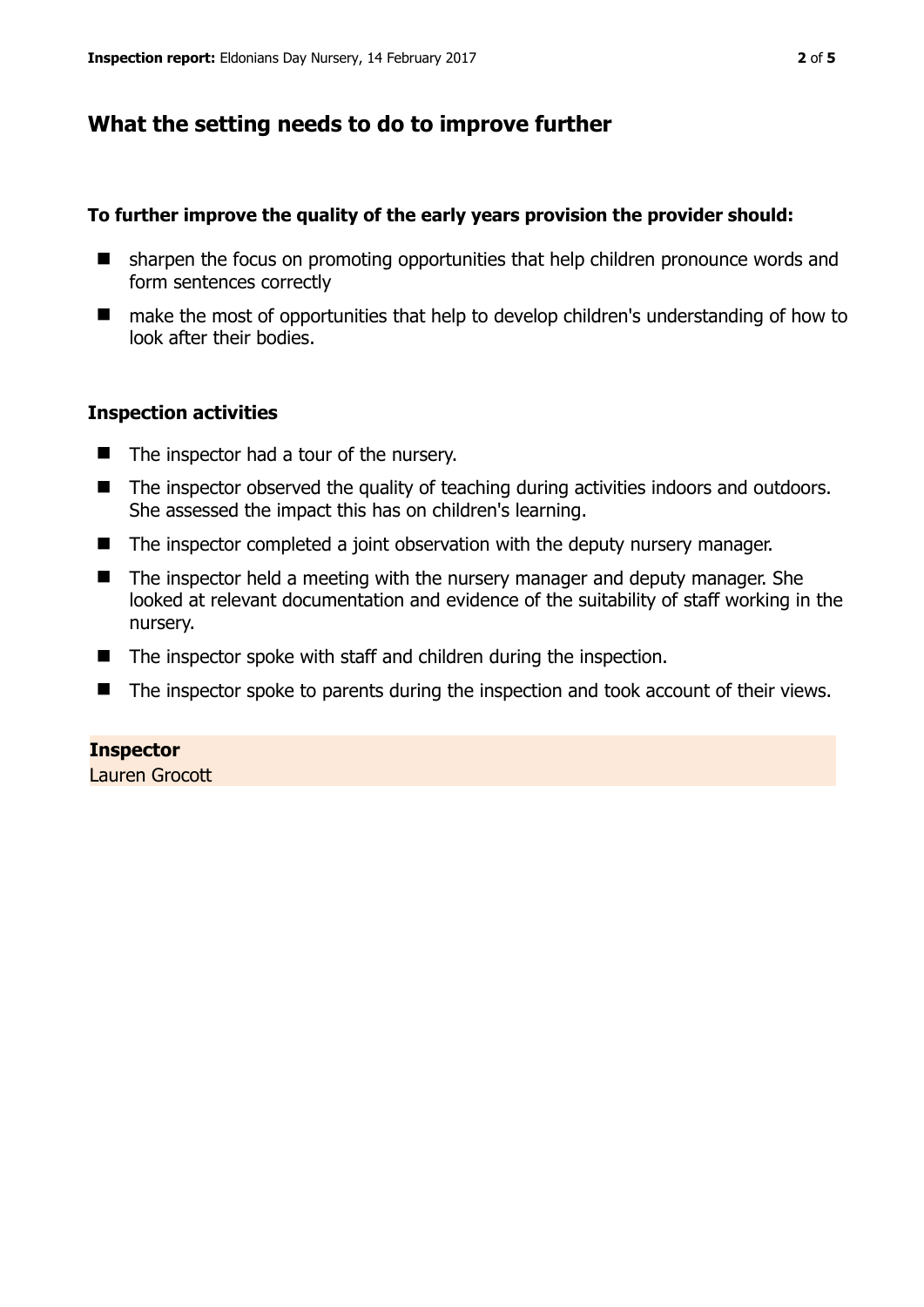## **Inspection findings**

#### **Effectiveness of the leadership and management is good**

Leaders seek feedback from parents and make good use of any information gathered to develop the setting. They use additional funding well to support individual children's progress and development. Staff are well supported by leaders through ongoing training and professional development opportunities. They benefit from regular feedback about their practice. Leaders monitor the quality of the educational programmes well. They use robust monitoring systems to collect and analyse data. This is one of the ways in which they identify whether children require additional support. Parents provide high praise for the nursery and staff team. The arrangements for safeguarding are effective. Staff demonstrate a good understanding of safeguarding and child protection issues. They have a secure understanding of how to report any concern about the welfare of a child. The setting is suitably risk assessed and secure.

#### **Quality of teaching, learning and assessment is good**

Children enjoy their time at the nursery. They are encouraged to follow their own interests and often seek staff out to join in with their play. Babies particularly enjoy exploring sand and water. They learn to move their bodies, copying actions while staff sing or play music. Toddlers eagerly engage in a variety of activities, choosing to play indoors or outdoors. They listen and join in with enthusiasm as they act out familiar stories. Pre-school children are curious and motivated as they conduct 'science experiments' in the outdoor area and discuss the world around them. Staff listen carefully to what children say. Staff complete regular observations and clearly identify children's next steps in learning. They conduct assessments of children's progress alongside their parents. Staff quickly identify where children may require further support, overall, and work effectively to meet their needs.

#### **Personal development, behaviour and welfare are good**

Children enter the setting happily. Those who are new to the setting settle quickly as they develop close relationships with staff. The key-person system is well organised and implemented throughout the setting to help children feel safe and secure. Children's individual requirements are known and understood by all staff. All meals are freshly prepared on site and cater very well to children's individual dietary requirements. Staff have created a welcoming environment. Children can access a wide variety of high-quality resources independently in each room of the nursery. The outdoor provision is also well resourced. Children undertake physical exercise as they run, jump and balance. They learn about their local community and the wider world. Children explore diversity in different ways. Staff gather information about meaningful events, languages and cultural celebrations to create an inclusive setting.

#### **Outcomes for children are good**

Children grow to communicate confidently with their peers and adults. Children can make their needs, feelings and preferences known from an early age. They enjoy making independent choices and begin to develop good social skills. Older children show empathy for others and offer visitors tours of their room. Children are well supported as they move through the setting and prepare for the eventual move to school.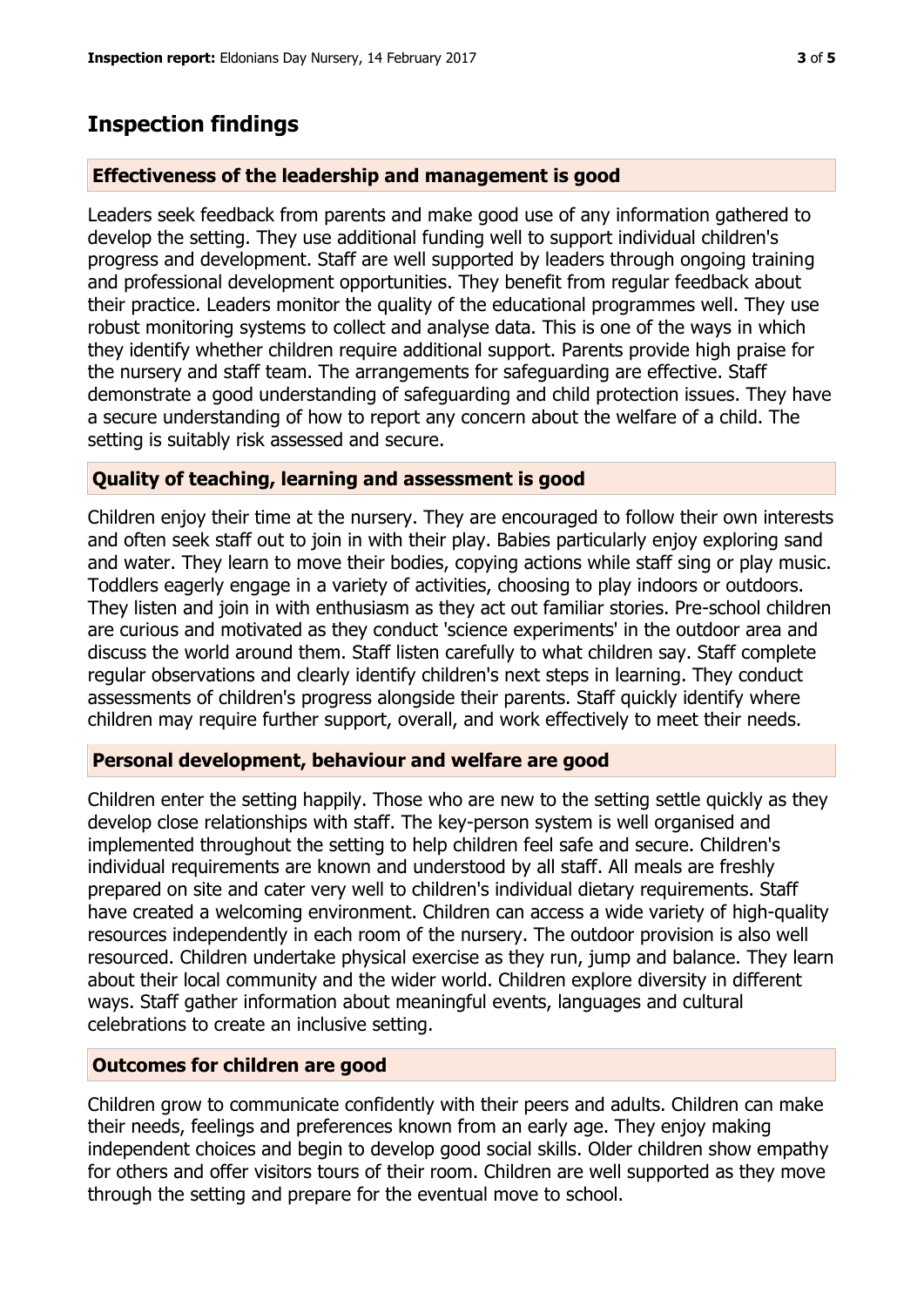# **Setting details**

| Unique reference number                             | EY491954                                                                             |  |
|-----------------------------------------------------|--------------------------------------------------------------------------------------|--|
| <b>Local authority</b>                              | Liverpool                                                                            |  |
| <b>Inspection number</b>                            | 1022841                                                                              |  |
| <b>Type of provision</b>                            | Full-time provision                                                                  |  |
| Day care type                                       | Childcare - Non-Domestic                                                             |  |
| <b>Registers</b>                                    | Early Years Register, Compulsory Childcare<br>Register, Voluntary Childcare Register |  |
| Age range of children                               | $0 - 4$                                                                              |  |
| <b>Total number of places</b>                       | 60                                                                                   |  |
| Number of children on roll                          | 89                                                                                   |  |
| Name of registered person                           | <b>Bright Horizons Family Solutions Limited</b>                                      |  |
| <b>Registered person unique</b><br>reference number | RP901358                                                                             |  |
| Date of previous inspection                         | Not applicable                                                                       |  |
| <b>Telephone number</b>                             | 0151 5561231                                                                         |  |

Eldonians Day Nursery registered in 2015. The nursery employs 19 members of childcare staff. Of these, 17 hold appropriate early years qualifications at level 2 and above. The nursery opens from Monday to Friday all year round, excluding bank holidays. Sessions are from 7am until 6pm. The nursery provides funded early education for two-, three- and four-year-old children. The nursery provides care for children who have special educational needs and disabilities.

This inspection was carried out by Ofsted under sections 49 and 50 of the Childcare Act 2006 on the quality and standards of provision that is registered on the Early Years Register. The registered person must ensure that this provision complies with the statutory framework for children's learning, development and care, known as the early years foundation stage.

Any complaints about the inspection or the report should be made following the procedures set out in the guidance 'Complaints procedure: raising concerns and making complaints about Ofsted', which is available from Ofsted's website: www.gov.uk/government/organisations/ofsted. If you would like Ofsted to send you a copy of the guidance, please telephone 0300 123 4234, or email enquiries@ofsted.gov.uk.